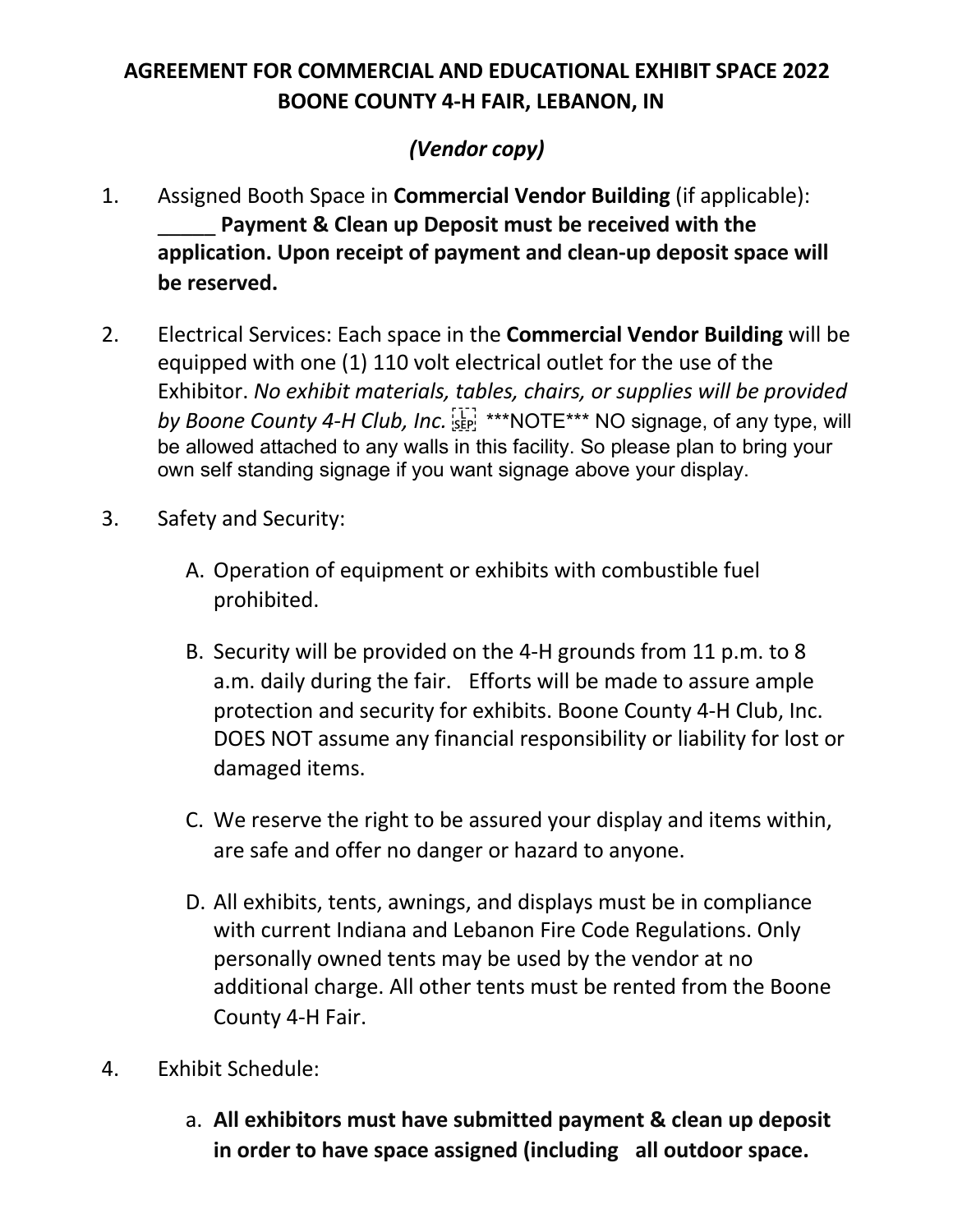Spaces will be marked with your name upon set up at the fairgrounds. Exhibitor agrees to set up **Friday, July 15, 2022** 2:00 PM–10:00 PM. If anyone cannot make it Friday night, set-up will be allowed by appointment only on Saturday morning from 6:00 am – 8:00am. Outside exhibits must be sure to respect neighboring exhibitors.

- b. Boone County 4-H Clubs, Inc. reserves the right to fill exhibit space not occupied by 8am, Saturday, July 16, 2022. Refunds will not be offered for no shows. NO refunds will be granted once your Vendor Contract has been received.
- c.
- i. **Commercial Vendor Building** exhibitors agree to have booth operational during the following hours:
	- 1. 9AM 10 PM, Saturday, July 16, 2022
	- 2. 11AM 9 PM, Sunday, July 17, 2022
	- 3. 5 PM 9 PM, Monday thru Wednesday, July 18 -20, 2022.
	- 4. These are the hours of operation that the commercial building will be open to the public. Doors are locked at all other times. Boone County 4-H Club, Inc. is not responsible for lost, damaged, missing, or stolen articles. Commercial Building Exhibitors must provide their own tables, chairs, table coverings, set-up, draping, accessories, etc.
- ii. Outdoor Exhibitors spaces around REMC Hall and Commercial Vendor Bldg outdoors. Outdoor Exhibitors can open Saturday July 16 - Friday July 22, 2022 based on exhibitor preference to include flexible hours between 9am – 10pm each day. Outdoor exhibitors must stay set up through at least Wednesday night at 9pm (the same as the Commercial Vendor building exhibitors). Boone County 4-H Club, Inc. is not responsible for lost, damaged, missing, or stolen articles. Outdoor Exhibitors must provide their own tables, chairs, set-up, table coverings, weather-proofing. Option to bring your own commercial tent or tent rental is an option.
- d. All Commercial Exhibitors agree to LEAVE DISPLAY AND HAVE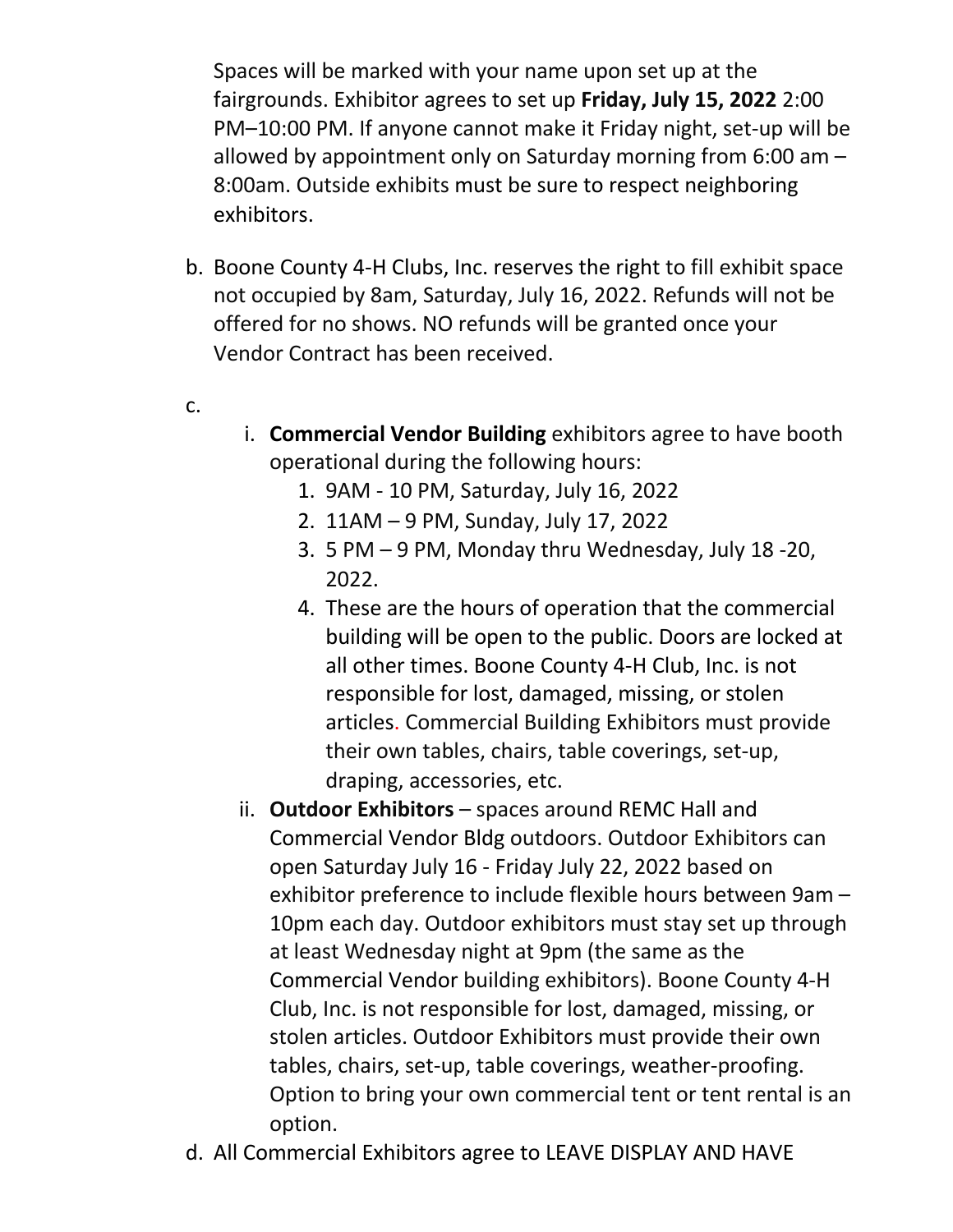ATTENDANT IN PLACE UNTIL at least 9 p.m. on Wednesday, July 20, 2022. (Outdoor exhibitors can choose to stay set up through Friday evening July 22, 2022) Deposit checks will be handed out at 9:00 p.m. on Wednesday, July 20, 2022.

- e. Commercial Building Exhibitors agree to remove all equipment and materials from 4-H grounds by no later than 11:30 PM on Wednesday, July 22, 2022. Boone County 4-H Club, Inc. is not responsible for any items left after this time.
- 5. Exhibit Limitations:
	- A. Exhibitors promoting products that are inconsistent with the mission of Boone County 4-H may not be granted booth space. (Exhibits that do not meet the criteria listed in Section 5 of this vendor agreement could be asked to remove items or exhibit space during the fair with no refund)
	- B. No person or persons shall occupy the area outside their space for the intent to solicit, draw attention to their display, or self-interest.
	- C. *Screws, Staples or Nails may not be driven into posts or walls in the Commercial Vendor building or tents.*
	- D. No food or beverage concession items may be sold without prior approval of the Fair Board.
	- E. Sale of tobacco, fireworks, firearms, and alcoholic beverage are prohibited.
	- F. Live animals other than 4-H entries are prohibited on 4-H grounds.
	- G. The use of alcohol and drugs is strictly prohibited. Any exhibitor or their associates found to be in violation of this policy will be required to remove their exhibit and will be escorted from the fairground. Exhibitors will also forfeit their rental payment and deposit.
	- H. All items displayed or exhibited (including items for purchase) must be family friendly in presentation for the public (child viewing).